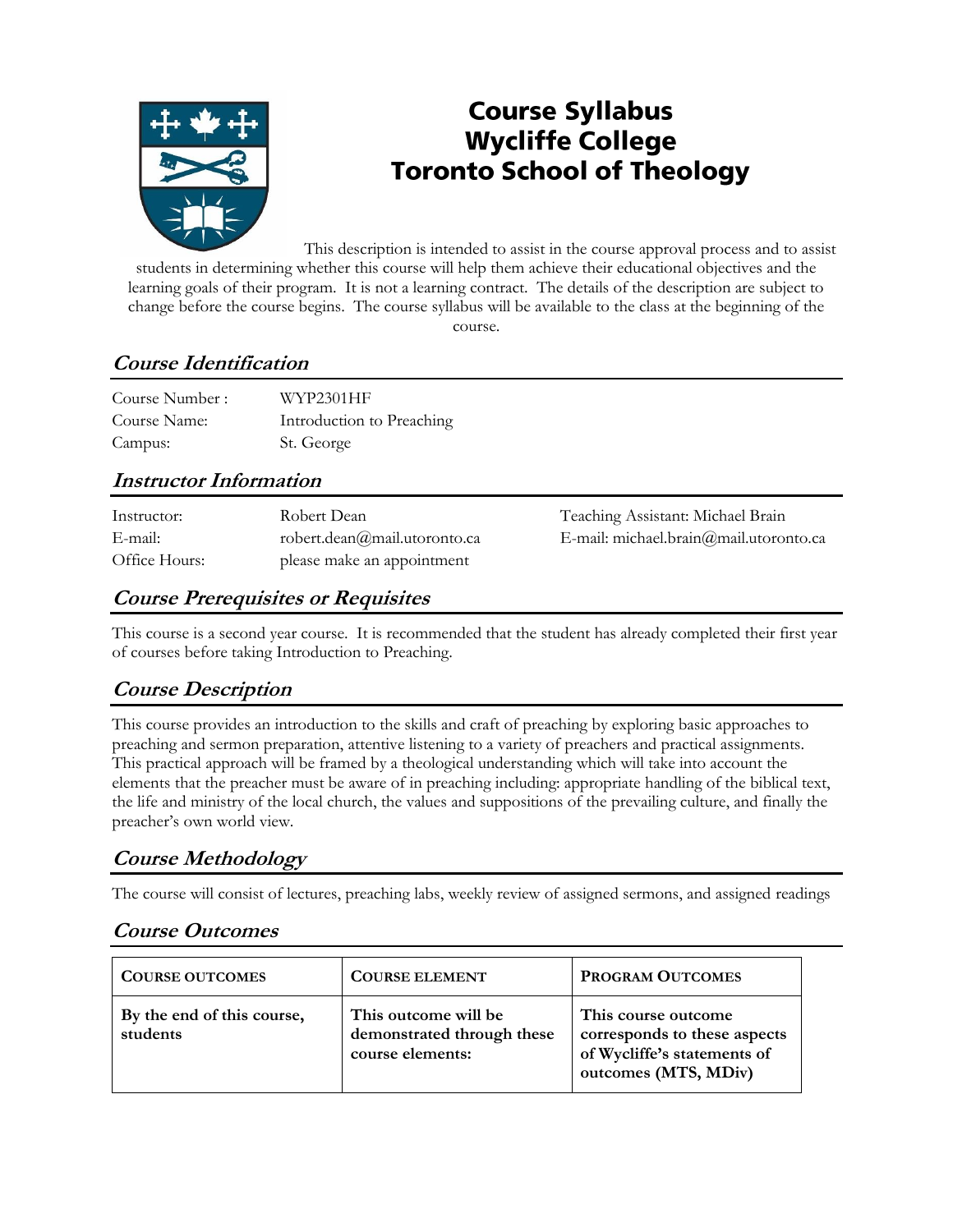| • will develop a theological<br>framework regarding the<br>character and place of<br>preaching in the life of a local<br>Church.                                                                                                                                      | Weekly review of online<br>sermons, outline of preaching<br>series in Ephesians.                                            | <b>MTS</b> : 2.1<br><b>MDiv: 2.1</b>             |
|-----------------------------------------------------------------------------------------------------------------------------------------------------------------------------------------------------------------------------------------------------------------------|-----------------------------------------------------------------------------------------------------------------------------|--------------------------------------------------|
| owill analyze and assess the<br>different elements involved in<br>constructing and delivering a<br>sermon.                                                                                                                                                            | Weekly review of online<br>sermons, class participation,<br>preaching labs                                                  | <b>MTS</b> : 2.1<br>MDiv: 2.1                    |
| • will interpret biblical texts in<br>the context of a clear method<br>and hermeneutic for sermon<br>preparation.                                                                                                                                                     | Preaching lab – especially the<br>exegesis assignments, weekly<br>review of online sermons                                  | <b>MTS:</b> 2.2, 3.3<br>MDiv: 1.1, 1.2, 2.2, 2.3 |
| • will identify, implement, and<br>demonstrate the basic skills that<br>are foundational to preaching<br>including: the practice of<br>finding a focus for the sermon;<br>shaping the form of a sermon<br>in the context of both the text<br>and the local community; | Preaching lab including -<br>preaching twice, offering<br>feedback to other students,<br>weekly review of online<br>sermons | MTS: 2.2, 3.3<br>MDiv: 1.1, 1.2, 2.2, 2.3        |

### **Course Resources**

### **Required Course Texts**

- Long, Thomas G. *Witness of preaching* 3rd ed., 2016
- Stott, John R.W. *Between Two Worlds: the Challenge of Preaching Today*, 1982

### **Course Website(s)**

Blackboard<https://weblogin.utoronto.ca/>

This course uses Blackboard for its course website. To access it, go to the UofT portal login page at [http://portal.utoronto.ca](http://portal.utoronto.ca/) and login using your UTORid and password. Once you have logged in to the portal using your UTORid and password, look for the **My Courses** module, where you'll find the link to the website for all your Blackboard-based courses. (Your course registration with ROSI gives you access to the course website at Blackboard.) Note also the information at

[http://www.portalinfo.utoronto.ca/content/information-students.](http://www.portalinfo.utoronto.ca/content/information-students) Students who have trouble accessing Blackboard should ask Thomas Power for further help.

### **Class Schedule**

### **Week 1 A theological foundation for preaching**.

*Readings*: Stott, John. *Between Two Worlds: the Challenge of Preaching Today*, Ch. 2&3; Buttrick, David G. "Preaching Today: the Loss of a Public Voice, 1993" in *The Folly of Preaching*.

**Week 2 (September 20) The preacher in relationship to both word and Word; working with the text in the context of God's engagement with humanity**.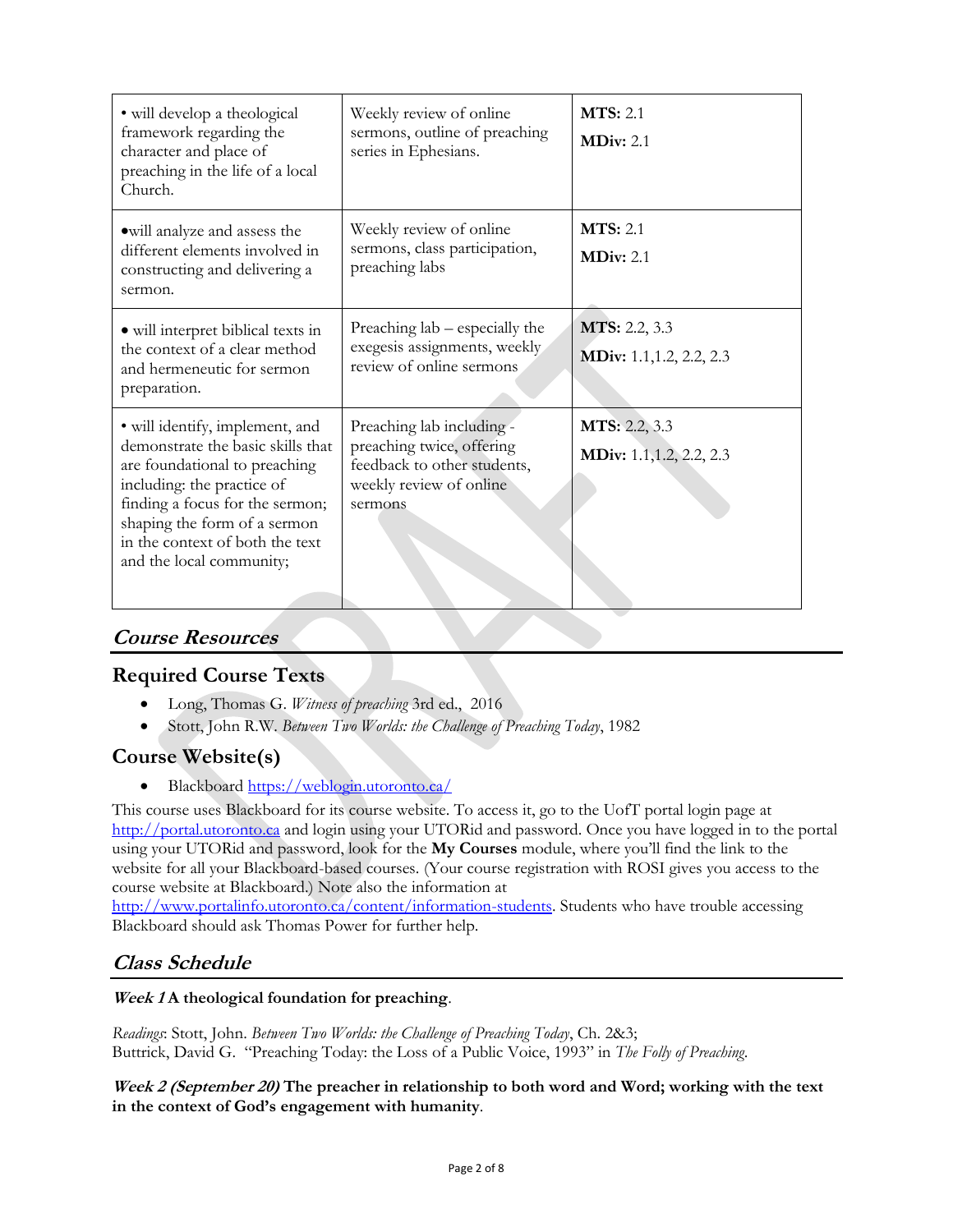*Readings*: Long, *Witness*, Ch 2; Stott, *Between Two Worlds*, Ch 5; (additional optional reading: Joseph Mangina, 'Getting People Into the Story; On Not Getting Anything Out of Sermons', *The Living Church* 2011).

#### **Week 3 Exegesis of the text continued**.

*Readings*: Long, *Witness*, Chapter 3; (additional resource: Gordon Fee, *How to Read the Bible for all its worth*).

#### **Week 4 What do preachers do all day?**

*Readings*: Long, *Witness*, Ch 1; Achtemeier, Elizabeth, "The Artful Dialogue; Some Thoughts on the Relation of Biblical Studies and Homiletics", *Interpretation*. 35 (January 1981): 18–31; (additional resource: *The Preacher's Portrait*, John. R. W. Stott).

#### **Preaching Lab begins in week 4 or 5 and continues each week for the rest of the course.**

#### **Week 5 Finding the focus: what is the one thing that needs to be heard from this text by this congregation and why?**

*Readings*: Long, *Witness*, Ch. 4; Stott, *Between two Worlds*, Ch 6.

#### **Week 6 Crafting a sermon: an overview of the essential building blocks**.

*Readings*: Buttrick, David G. "Interpretation and Preaching", *Interpretation* XXXV:1 (January 1981), 46–58; Newbigin, Lesslie "Preaching Christ Today", *The Eighteenth Joseph Smith Memorial Lecture*, Overdale College, Birmingham, 1979: [http://www.newbigin.net/assets/pdf/79pct.pdf.](http://www.newbigin.net/assets/pdf/79pct.pdf)

**Week 7** Reading Week.

#### **Week 8 Shaping the form of the sermon**.

*Readings*: Long, *Witness*, Ch. 5 &. 6.

#### **Week 9 Putting it all together: connections, images, and stories**.

*Readings*: Long, *Witness*, Ch. 7 & 8; (Additional reading: Cornelius Plantinga Jr, 'Tuning the Preacher's Ear', *Books and Culture*.)

#### **Week 10 Preaching in a particular time and place: the preacher in relationship to culture (exegesis of culture)**.

*Readings*: Stott, *Between Two Worlds*, Ch 4; Willimon, William H. 'Preaching as Missionary Encounter with North American Paganism', *Journal for Preachers* 22/3 (1999).

#### **Week 11 The preacher in relationship to the church: formation of the community through preaching**.

*Readings*: Stott, *Between Two Worlds*, Ch 7.

#### **Week 12 The preacher in the pulpit: finding your voice**.

*Readings*: Long, *Witness*, Chapter 9 & 10.

#### **Week 13 Concluding remarks on the Preaching Life**.

*Readings*: Stott, *Between Two Worlds*, Ch 8.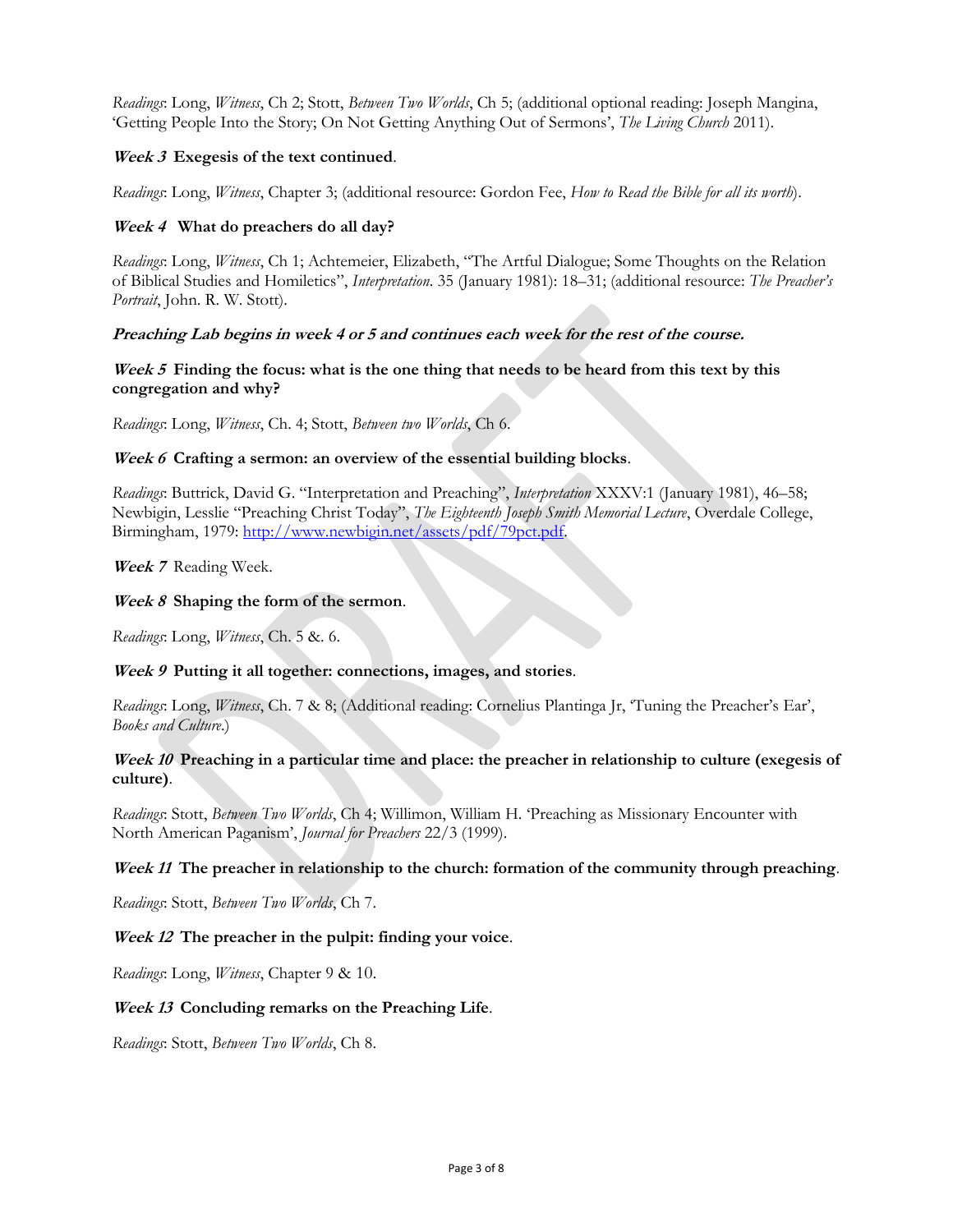# **Evaluation**

### **Requirements**

Grading: Preaching 50%, Class Participation 20%, Sermon Reviews 20%, Sermon Series 10%.

### **Grading System**

| Letter Grade | Numerical Equivalents Grade Point |          | Grasp of Subject<br>Matter |
|--------------|-----------------------------------|----------|----------------------------|
| $A+$         | $90 - 100\%$                      | 4.0      | Profound & Creative        |
| $\mathbf{A}$ | 85-89%                            | 4.0      | Outstanding                |
| $A-$         | $80 - 84\%$                       | 3.7      | Excellent                  |
| $B+$         | 77–79%                            | 3.3      | Very Good                  |
| B            | $73 - 76%$                        | 3.0      | Good                       |
| $B-$         | $70 - 72%$                        | 2.7      | Satisfactory               |
| FZ           | $0 - 69\%$                        | $\theta$ | Failure                    |

Grades without numerical equivalent:

- CR Designates credit; has no numerical equivalent or grade point value
- NCR Designates failure; has no numerical equivalent, but has a grade point value of 0 and is included in the GPA calculation
- SDF Standing deferred (a temporary extension)
- INC Permanent incomplete; has no numerical equivalent or grade point value
- WDR Withdrawal without academic penalty
- AEG May be given to a final year student who, because of illness, has completed at least 60% of the course, but not the whole course, and who would not otherwise be able to convocate; has no numerical equivalent and no grade point value

### **Assignments:**

#### **Class participation, weekly readings and sermon feedback: 20% of the final grade**

The weekly assigned readings are an integral part of the course. It is expected that the students will come to class prepared to discuss what they have read.**\*\*\*\*** There are two primary texts both of which are available at Crux. (John Stott, *Between Two Worlds* and Thomas Long, *The Witness of Preaching*, 3rd edition). Other assigned readings are available on-line through the University of Toronto.

Sermon feedback: Beginning in the fourth or fifth week of class participation in the preaching lab will include students being assigned, on a rotating basis, the task of offering feedback on the sermons of their peers. 3 students will fill in a feedback form offering a constructive critique of the sermon.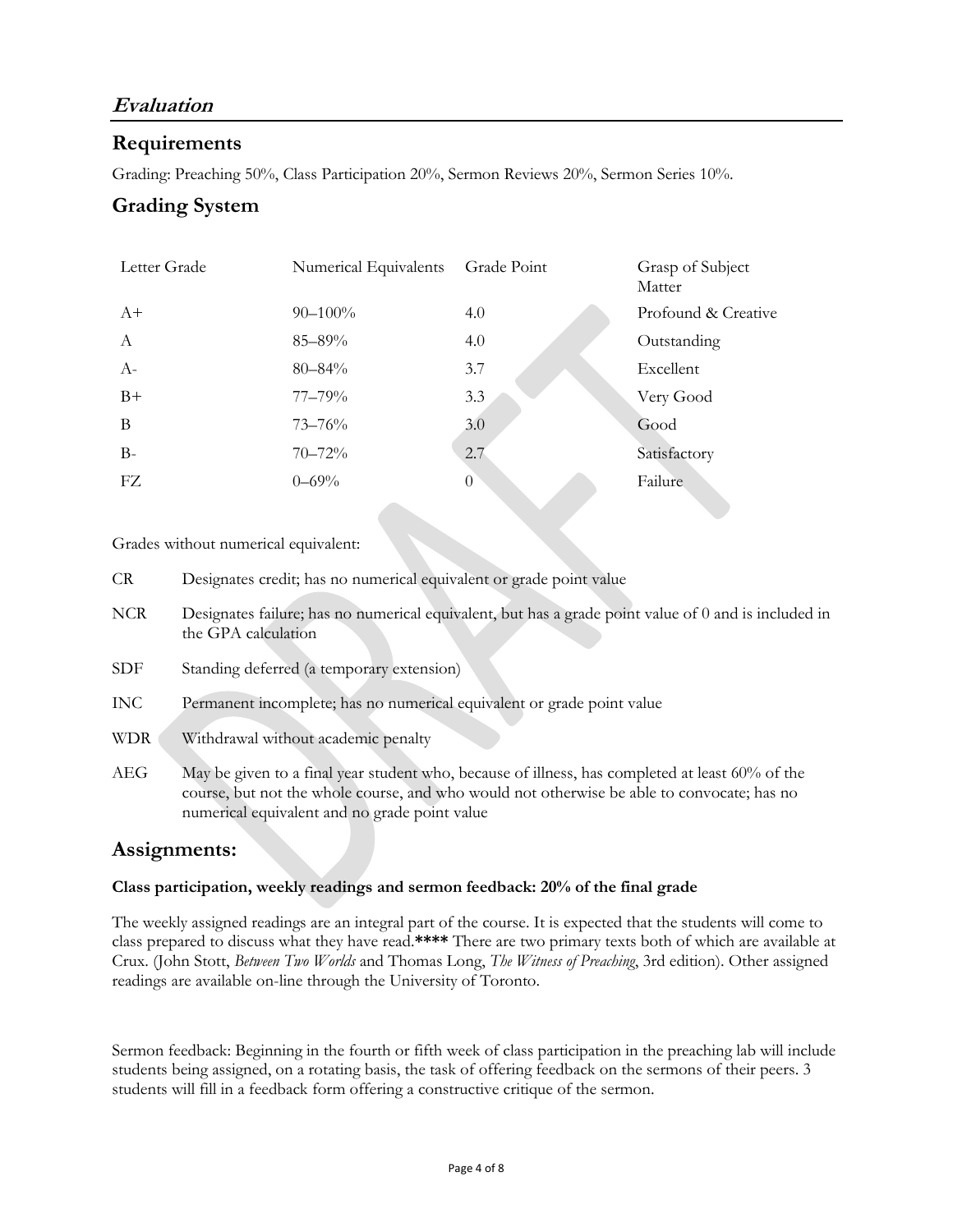### **Weekly Review of Assigned Sermons: 20% of the final grade**.

Students will listen to an assigned sermon every week and write a brief review. Audio, video and pdf sermons will be assigned the first day of class and will represent a variety of preachers and styles. The students are expected to come to class each week prepared to discuss the assigned sermon.

Each week after listening to the assigned sermon for the week the student will provide a brief response (1 page maximum for the whole review) to the following questions:

1. What is the context within which the preacher is speaking?

- Not just where the sermon was preached but the type of congregation, time of year/church calendar, occasion, etc.

2. How did the preacher handle the biblical text?

- Was the message of the sermon faithful to the message of the text? Did the preacher exegete the text well? Did the preacher impose a particular perspective or presupposition on the text, or did the preacher allow the text to shape their sermon message? Was the application faithful to the text? Did the illustrations illuminate or obscure the message of the text? You may need to read the text yourself!

3. What was the central focus of the sermon? Is it clearly stated?

- State the central focus of the sermon in one sentence. Was it easy to find the central focus? Did there seem to be more than one focus (or a lack of focus)? Hint: If you can't state the central focus in one sentence, then it probably was not clearly stated.

4. What worked, what didn't?

- You can look at what worked and didn't work for you personally, but also consider the context of the sermon. What do you think worked and what didn't work for the audience to whom the sermon was preached? This can include illustrations, application, style, content, etc.

### **Assignment is due at the beginning of class each week.**

#### **Preaching: 50% of the final grade**

Each student will preach twice during the course. Students who have some experience in preaching are invited to go first. Sign up will be the first day of class. After all the students have preached one sermon the preaching rota will repeat. The texts for the assigned sermons each week will be taken from the lectionary readings for the following week. Each student will preach once from a gospel reading and once from an epistle during the term. The preaching rota will be set up on the first day of class and student preaching will begin on the fourth or fifth week of classes. The sermons are to be 12-15 minutes in length.

- Two weeks before the student preaches in class they will submit a one page summary of their exegesis of the text highlighting the major issues.
- The day that they preach they will submit a full manuscript of the sermon before the beginning of class. Included with the manuscript will be a sentence detailing the central focus of the sermon.
- Two weeks after the student has preached they will submit a short self review based on viewing a recording of their sermon and the feedback sheets submitted by their peers. The self-review should be a maximum of one page in length. The intention is to see what you have learned through the process of preaching with feedback.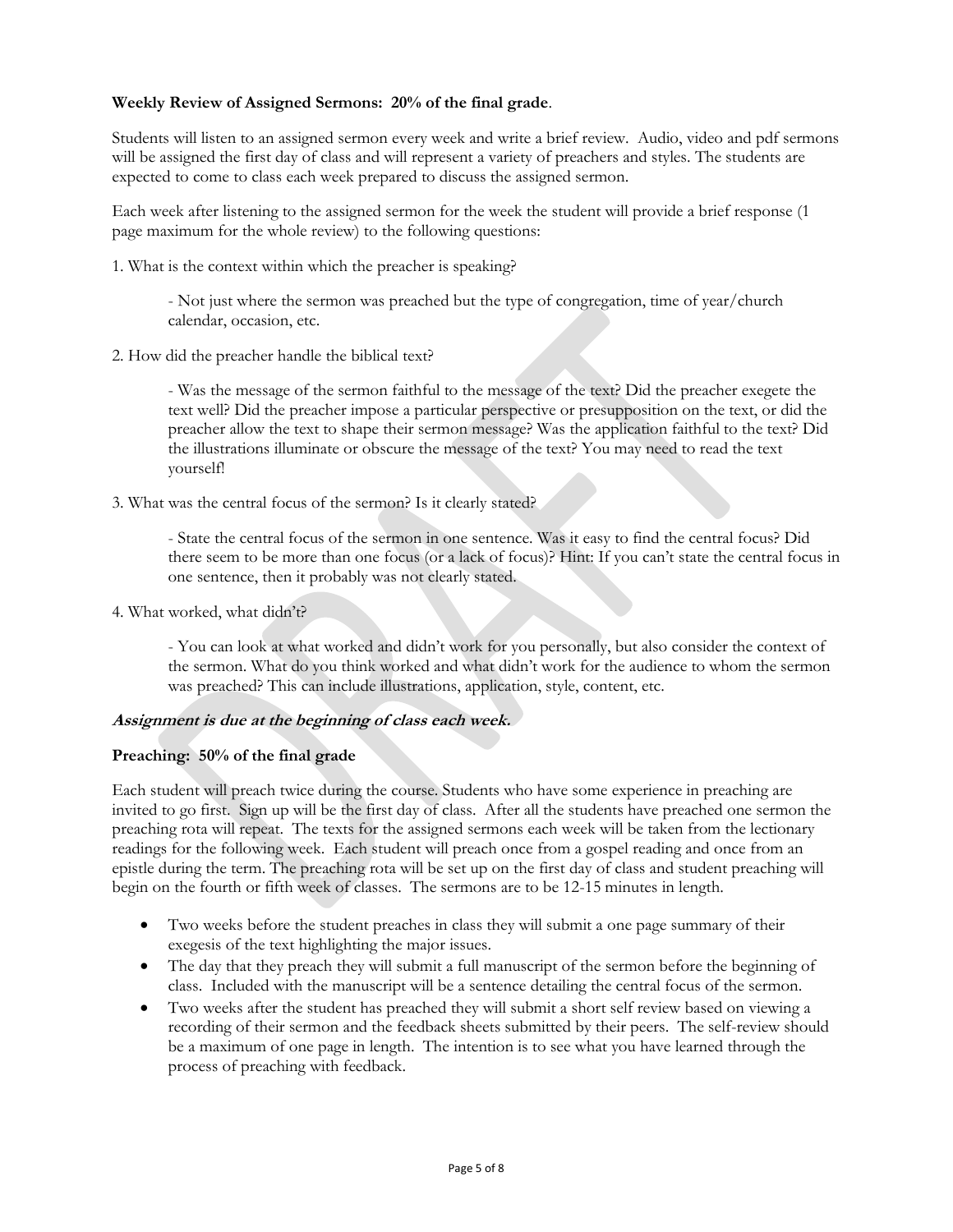(Grading of preaching will be 30% for exegesis of the text, 30% for content, 30% for presentation, 10 % for self-review).

#### **Sermon series: 10% of the final grade**

You are to design a six week sermon series based on the letter to the Ephesians. You can divide the letter up in any way you choose and you do not need to include the whole letter. You need an overall title for the series with a brief explanation of what the series is about. You then need a title for each week along with the particular passage that you will be speaking on for the week. It would be helpful to have a brief description of the community that you are designing the series for. Due one week after the last day of class.

#### **Policy on Assignment Extensions**

Basic Degree students are expected to complete all course work by the end of the term in which they are registered. Under **exceptional circumstances**, with the written permission of the instructor, students may request an extension (SDF = "standing deferred") beyond the term. An extension, when offered, will have a mutually agreed upon deadline that does not extend beyond the conclusion of the following term. An SDF must be requested no later than the last day of classes of the term in which the course is taken. The request form is available on the college website or from the Registrar's office.

#### **One percentage point per day will be deducted on the course grade if an extension has not been requested by the stated deadline.**

**Course grades***.* Consistently with the policy of the University of Toronto, course grades submitted by an instructor are reviewed by a committee of the instructor's college before being posted. Course grades may be adjusted where they do not comply with University grading policy [\(http://www.governingcouncil.utoronto.ca/Assets/Governing+Council+Digital+Assets/Policies/PDF/grad](http://www.governingcouncil.utoronto.ca/Assets/Governing+Council+Digital+Assets/Policies/PDF/grading.pdf)

[ing.pdf\)](http://www.governingcouncil.utoronto.ca/Assets/Governing+Council+Digital+Assets/Policies/PDF/grading.pdf) or college grading policy.

### **Policies**

**Accessibility***.* Students with a disability or health consideration are entitled to accommodation. Students must register at the University of Toronto's Accessibility Services offices; information is available at [http://www.accessibility.utoronto.ca/.](http://www.accessibility.utoronto.ca/) The sooner a student seeks accommodation, the quicker we can assist.

**Plagiarism**. Students submitting written material in courses are expected to provide full documentation for sources of both words and ideas in footnotes or endnotes. Direct quotations should be placed within quotation marks. (If small changes are made in the quotation, they should be indicated by appropriate punctuation such as brackets and ellipses, but the quotation still counts as a direct quotation.) Failure to document borrowed material constitutes plagiarism, which is a serious breach of academic, professional, and Christian ethics. An instructor who discovers evidence of student plagiarism is not permitted to deal with the situation individually but is required to report it to his or her head of college or delegate according to the TST *Basic Degree Handbook* (linked from<http://www.tst.edu/academic/resources-forms/handbooks> and the University of Toronto *Code of Behaviour on Academic Matters*

[http://www.governingcouncil.utoronto.ca/policies/behaveac.htm\)](http://www.governingcouncil.utoronto.ca/policies/behaveac.htm), a student who plagiarizes in this course. Students will be assumed to have read the document "Avoidance of plagiarism in theological writing" published by the Graham Library of Trinity and Wycliffe Colleges [\(http://www.trinity.utoronto.ca/Library\\_Archives/Theological\\_Resources/Tools/Guides/plag.htm\)](http://www.trinity.utoronto.ca/Library_Archives/Theological_Resources/Tools/Guides/plag.htm).

**Turnitin.com.** Students may be required to submit their course essays to Turnitin.com for a review of textual similarity and detection of possible plagiarism. In doing so, students will allow their essays to be included as source documents in the Turnitin.com reference database, where they will be used solely for the purpose of detecting plagiarism. The terms that apply to the University's use of the Turnitin.com service are described on the Turnitin.com web site.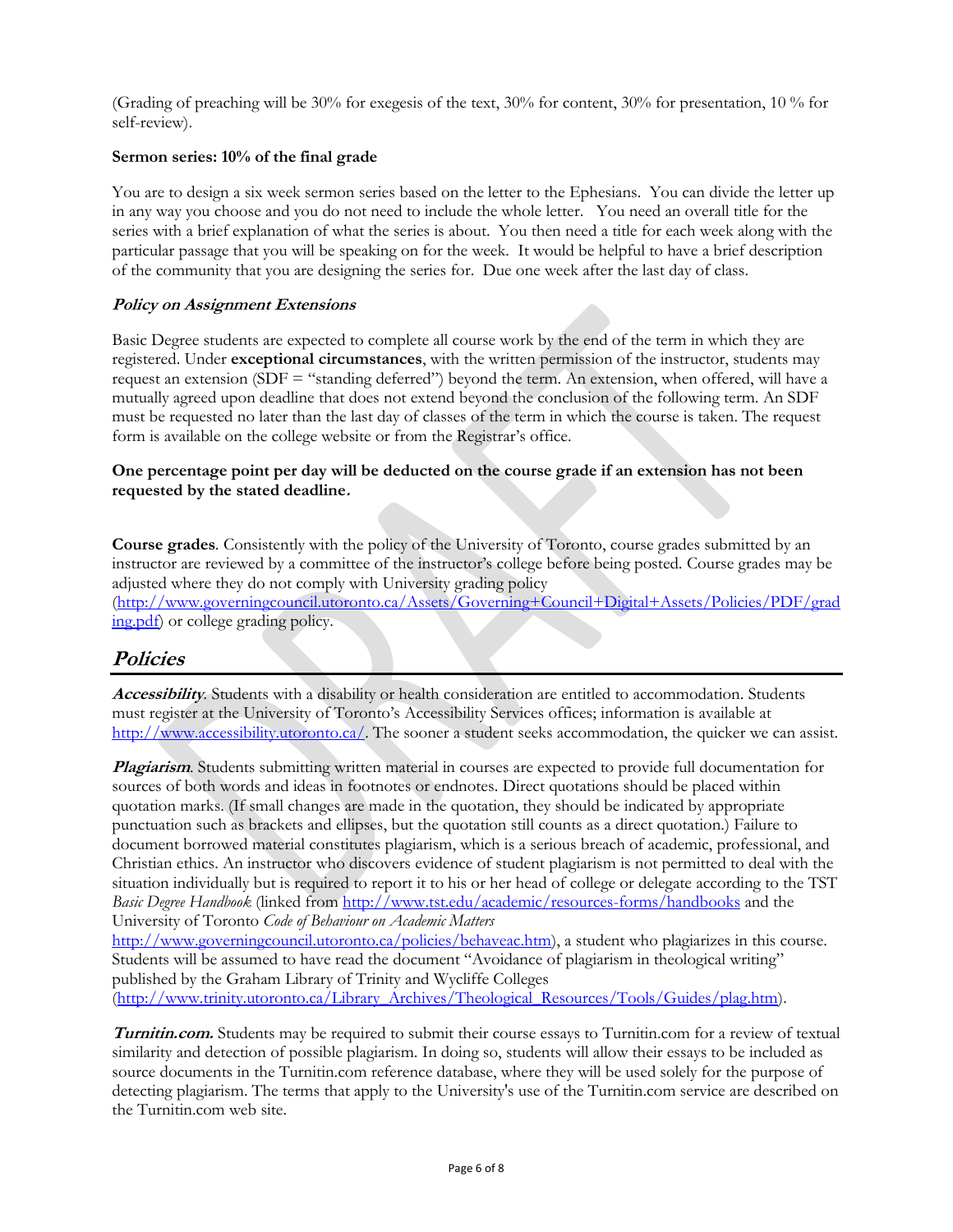**Other academic offences***.* TST students come under the jurisdiction of the University of Toronto Code of *Behaviour on Academic Matters* [\(http://www.governingcouncil.utoronto.ca/policies/behaveac.htm\)](http://www.governingcouncil.utoronto.ca/policies/behaveac.htm).

**Writing Style.** The writing standard for the Toronto School of Theology is Kate L. Turabian, *A Manual for Writers of Term Papers, Theses and Dissertations*, 7th edition (Chicago: University of Chicago Press, 2007), which is available at Crux Books.

### **Bibliography**

Achtemeier, Elizabeth, "The Artful Dialogue; Some Thoughts on the Relation of Biblical Studies and Homiletics", *Interpretation*. 35 (January 1981): 18–31.

Allen, Ronald. *Thinking Theologically: the Preacher as Theologian*, 2008.

Buechner, Frederick. *Telling the Truth: The Gospel as Tragedy, Comedy and Fairy Tale*, 1977.

Buttrick, David G. "Interpretation and Preaching", *Interpretation* XXXV:1 (January 1981), 46–58.

–––––––. "Preaching Today: the Loss of a Public Voice, 1993" in *The Folly of Preaching*, Michael P. Knowles, ed., 2007.

Dean, Robert J. *Leaps of Faith: Sermons from the Edge*, 2017.

Fee, Gordon D. *How to Read the Bible for all its Worth*, 1982.

–––––––, and Stuart, Douglas, *How to read the Bible Book by Book: a Guided Tour*, 2002.

Fosdick, Harry Emerson. "What's the Matter With Preaching?" *Harper's Monthly Magazine* 157 (1928): 133–41.

Long, Thomas G. and Cornelius Plantinga. *A Chorus of Witnesses*, 1994.

–––––––. *Preaching From Memory to Hope*, 2009.

–––––––, and Leonora Tubbs Tisdale, eds. *Teaching Preaching as a Christian Practice*, Westminster John Knox, 2008.

Newbigin, Lesslie "Preaching Christ Today", *The Eighteenth Joseph Smith Memorial Lecture*, Overdale College, Birmingham, 1979.

Willimon, William H. 'Preaching as Missionary Encounter with North American Paganism', *Journal for Preachers* 22/3 (1999).

Rutledge, Fleming. *Help My Unbelief*, 2004.

Stott, John *The Preacher's Portrait*, 1961.

#### **Web resources**

Preaching.com: <http://www.preaching.com/>

30 good minutes: [http://www.csec.org/Catalog\\_C-F.htm](http://www.csec.org/Catalog_C-F.htm)

Calvin Seminary:<http://cep.calvinseminary.edu/thisWeek/podcastsArchive.php?field=s&direction=a>

The Sermon – a site in the UK: <http://www.thesermon.co.uk/sermon/>